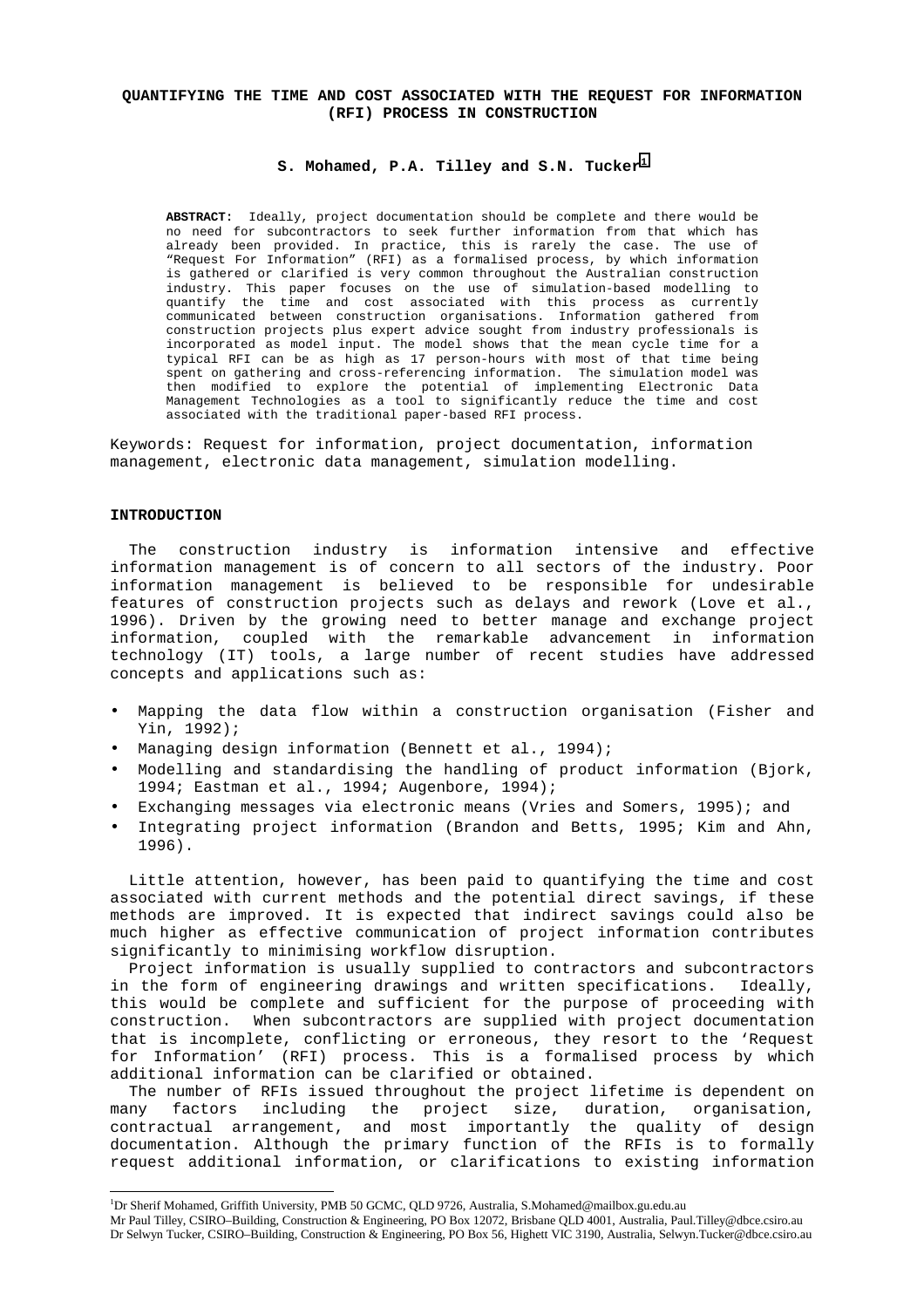(Tilley, 1997), contractors and subcontractors tend to use the ease of RFIs tracking for other purposes including:

- Approvals; where drawings, documents, material samples or technical information submitted to the design team/client for approval; and
- Confirmations; where requests are made for confirmation of both verbal and written information, provided in a manner that is not contractually binding on the contractor.

RFIs differ in nature, number of issues raised, number of people involved, and urgency. Case study projects have shown that Clarifications RFIs used for clarification purposes are the most numerous as shown in Figs 1 and 2; the distribution and cumulative number of RFIs issued for a construction project over a period of 24 months, respectively (after Tilley, 1997). Therefore, this paper focuses only on the process of the RFI clarification type as communicated between quality-assured construction organisations.

The main objective of the research presented in this paper was to build a dynamic simulation model of such a process from the perspective of current message exchange practice, then to use the model to quantify the time and cost associated with the process. A second objective was to simulate the impact of Electronic Data Management Technologies (EDMT), if implemented, on the process performance through identifying potential time and cost savings.



Figure 1: Number of RFIs generated over a period of 24 months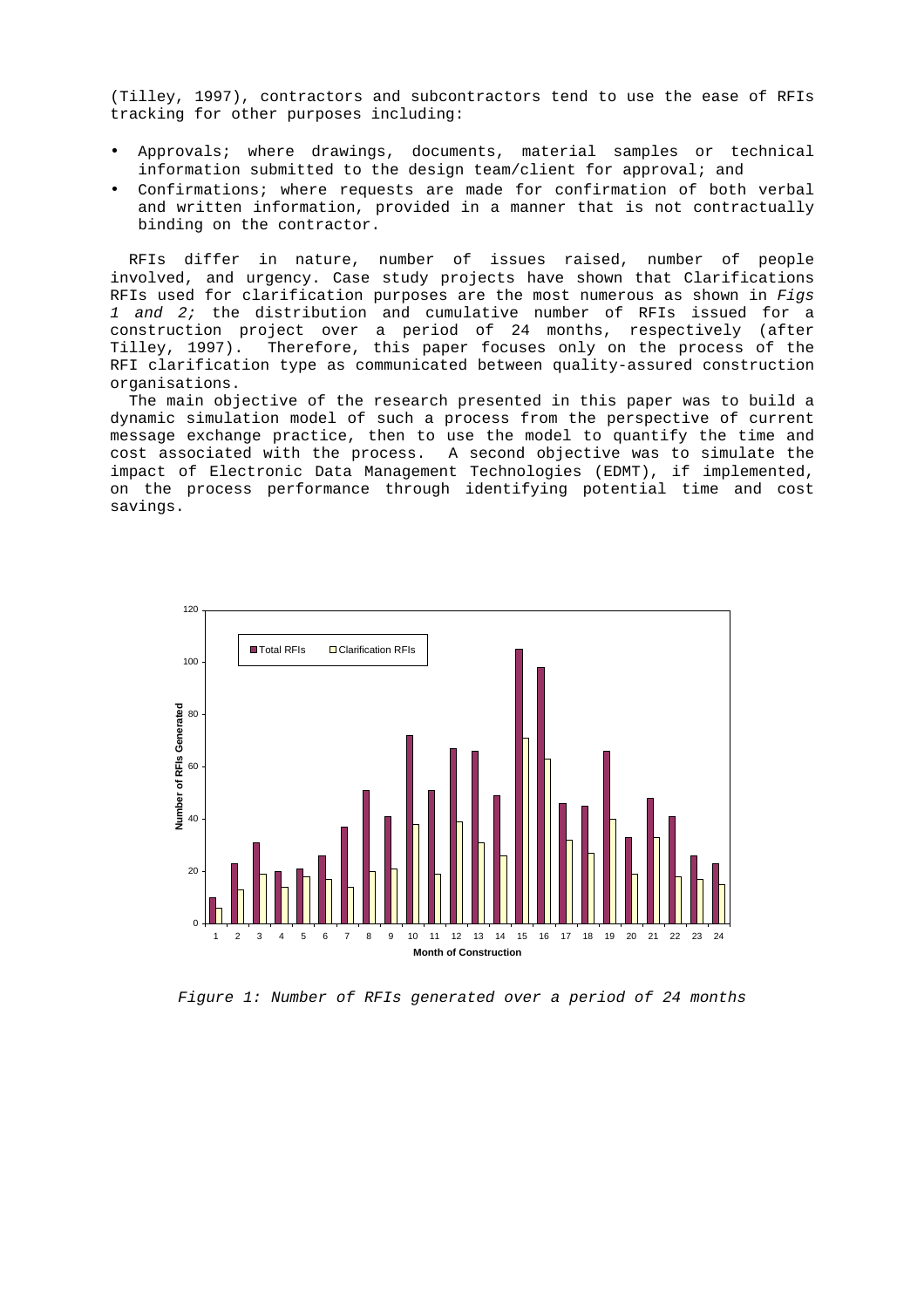



#### **THE RFI PROCESS**

A process is composed of inter-related tasks where a task may be defined as the basic element of a workflow process which requires time to perform (Halpin and Riggs, 1992). The following scenario, shown diagrammatically in Fig 3, depicts the major tasks, sequencing and individual professionals engaged in each task of the RFI process:

When a subcontractor needs more information to resolve a problem or perform a task, he, in collaboration with the general foreman, fills out an RFI form. The general foreman then discusses the RFI form with the site clerk who, in turn, proceeds to process the RFI. The site clerk prepares multiple copies of the RFI and sends (usually by fax) the original to the person who is thought to be most capable of responding to the query raised (say the architect). A copy of the RFI with the appropriate attachments is sent to the main office of the contracting organisation. The site clerk date stamps another copy of the RFI and files it for circulation (as per quality assurance procedure for document control).

Once the architect receives the RFI, he/she searches office files for relevant documents and/or drawings which are applicable to the query. The architect then responds to the RFI by sending his/her instructions to the site clerk. Following the receipt of site instructions, the site clerk sends a copy of the instructions to the project manager (usually by fax) and issues them as per distribution to the subcontractor via document transmittal. A copy of the document transmittal is also sent to the main office.

The site clerk organises a meeting with the project manager, general foreman and contract administrator to discuss site instructions. The purpose of this meeting is to determine if these instructions constitute a variation of the contract. If this is so, the contract administrator issues a letter to the superintendent requesting a verification order which will then be sent to the subcontractor. Otherwise, the instructions are sent to the subcontractor and documented in the RFI register.

From the above scenario, it can be seen that the RFI process can be disruptive and time-consuming with a number of individuals; the subcontractor, general foreman, site clerk, architect/engineer, project manager, superintendent and contract administrator involved at different stages of the process. Needless to say, more time could be wasted in the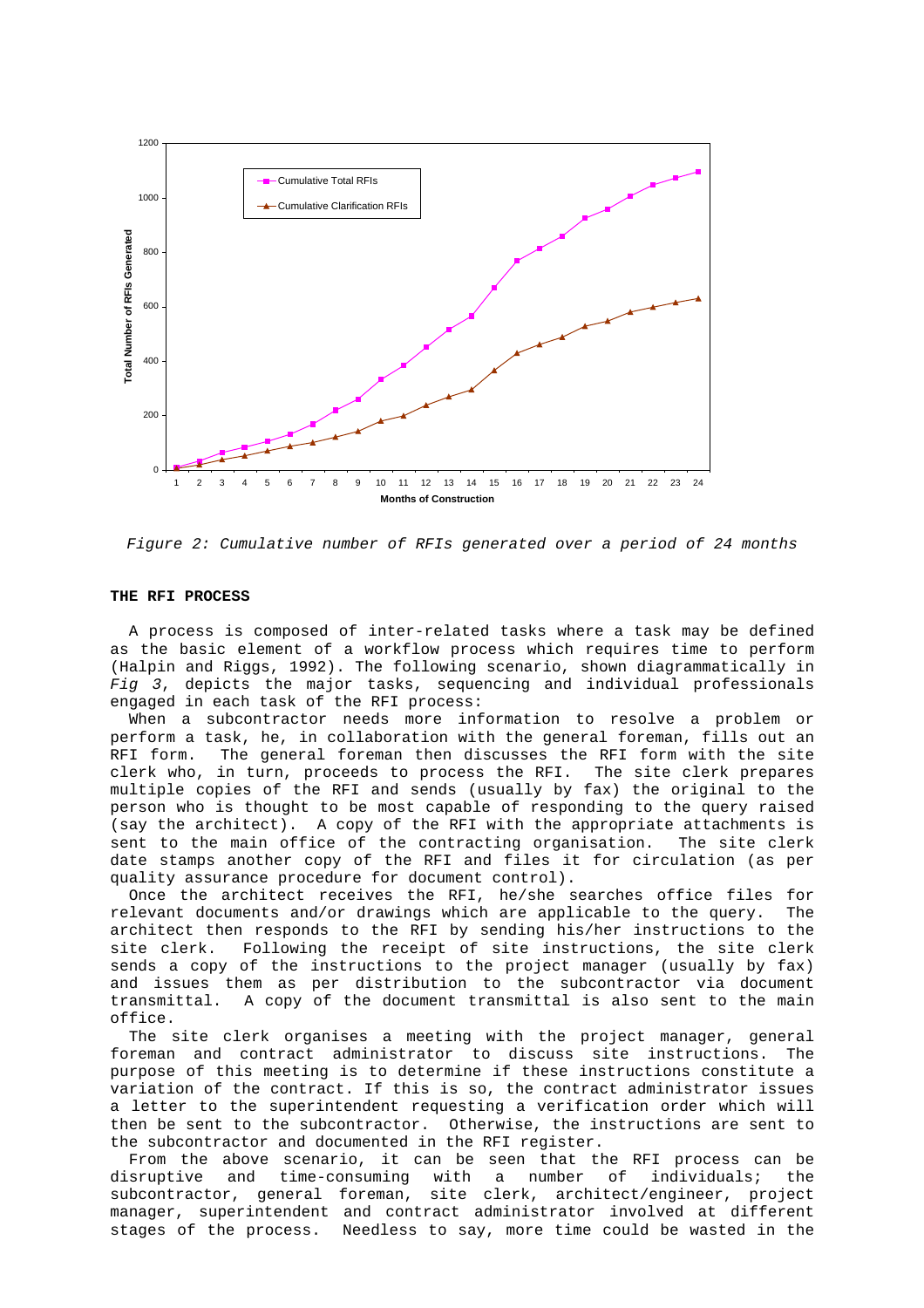process of contacting those individuals, especially if face-to-face meetings are required. Also, the risk of not responding adequately and timely within the requested time frame might have serious consequences on the workflow.



Figure 3: The RFI process as adopted by quality-assured organisations Fig 3 demonstrates that the RFI process consists of a number of tasks with clear precedence. However, task duration (time elapsed from start to finish of a task) is difficult to determine as it varies dramatically from one RFI to another. To complicate the process further, it is not uncommon for a number of RFIs to be re-sent, as the reply (sent to the subcontractor) contains insufficient information. It is therefore difficult, without the use of an appropriate modelling tool, to quantify the time spent by all professionals engaged in the RFI process.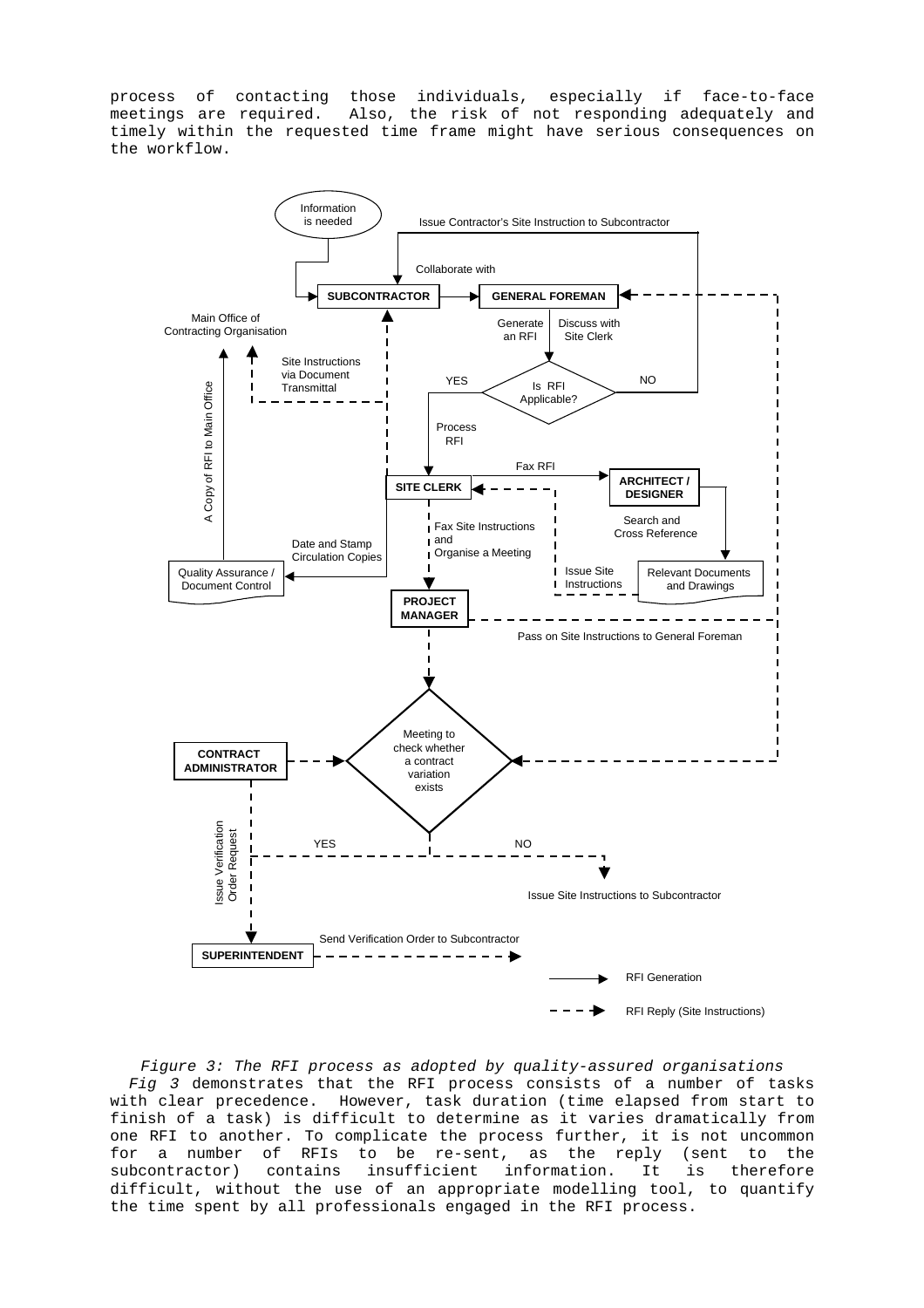It should be emphasised at this stage that the RFI process, as described above, is not applicable to all construction project types. Clients, their representatives and project managers may choose and agree upon a different information clarification arrangement. However, based on monitoring information flow on a number of recently completed construction projects, the authors believe that the above scenario reflects how RFIs are actually issued and processed by the majority of quality-assured Australian contracting organisations.

### **JUSTIFICATION OF USING SIMULATION MODELLING**

There are many ways in which a managerial information system, or aspects of it, can be represented (Fisher and Yin, 1992). Data Flow Diagram (DFD) modelling is a well-known technique for graphically describing the data processes and the flows of data between them. This technique has been successfully used in design modelling (Gharib, 1991). Entity Relationship (ER) modelling is another technique which has the ability to add attributes describing the flow process. It is primarily used for the development of relational databases-based applications (Rob et al, 1991). Both DFD and ER modelling are principally static in nature. As a result, their modelling capabilities do little to represent the dynamic environment characterising the RFI process.

The RFI process is intrinsically dynamic; it has multiple time delays in carrying out individual tasks. Time spent on each task is dependent on available human resources, task urgency, number of items raised per RFI, means of transfer, just to name a few. In view of these factors, a large variance in task duration would be expected. Therefore, a planning tool such the Critical Path Method (CPM) would not be suitable due to the deterministic and static nature of its representation. CPM simply adds time for nodes on a specified path with no explicit control on the entity flow, storage, waiting time, stochastic (variable) duration and other modelling assumptions. The shortcomings of CPM are numerous and are welldocumented (Pritsker et al, 1989).

Considering the many factors involved in the time-based RFI process, a quantitative modelling technique was required to capture such factors, associated variables, and uncertainties. Simulation modelling was developed to deal with exactly such dynamics. The unique modelling flexibility inherent with computer simulation affords an opportunity to accurately model the generation and transmission of business transactions (Back and Bell, 1995a). Therefore, simulation was considered to be appropriate for providing an answer to the question "How much time does it take for an RFI to be processed?". This would also lead to a reasonable estimate of the cost associated with each RFI issued.

Pritsker (1985) defines simulation as 'the development of a mathematicallogical model of a system and the experimental manipulation of the model on a computer'. While the term simulation can have various meanings depending on its application, in construction management it refers to either statistical process simulation or graphical simulation (animation). The former is a generally accepted technique for modelling and analysing complex stochastic systems which change over time. It has been used in construction management applications for the past three decades. Emphasis in the majority of these applications has been on the impact of resource allocation on the production estimates for individual site operations. However, more creative applications in construction management have recently been reported (Baldwin et al., 1996; Tommelein; 1997; and Mohamed, 1998).

Several simulation languages have been developed for use in construction modelling. Oloufa (1993) gives a brief historical review of simulation languages. These languages were mainly developed with a focus on the analysis of materials handling and placement systems as they apply to construction sites.

A statistical process simulation model, in its simplest form, consists of entities representing work tasks and associated resources. Interaction between the model entities is achieved and controlled by means of links that specify the direction of resource flows and the precedence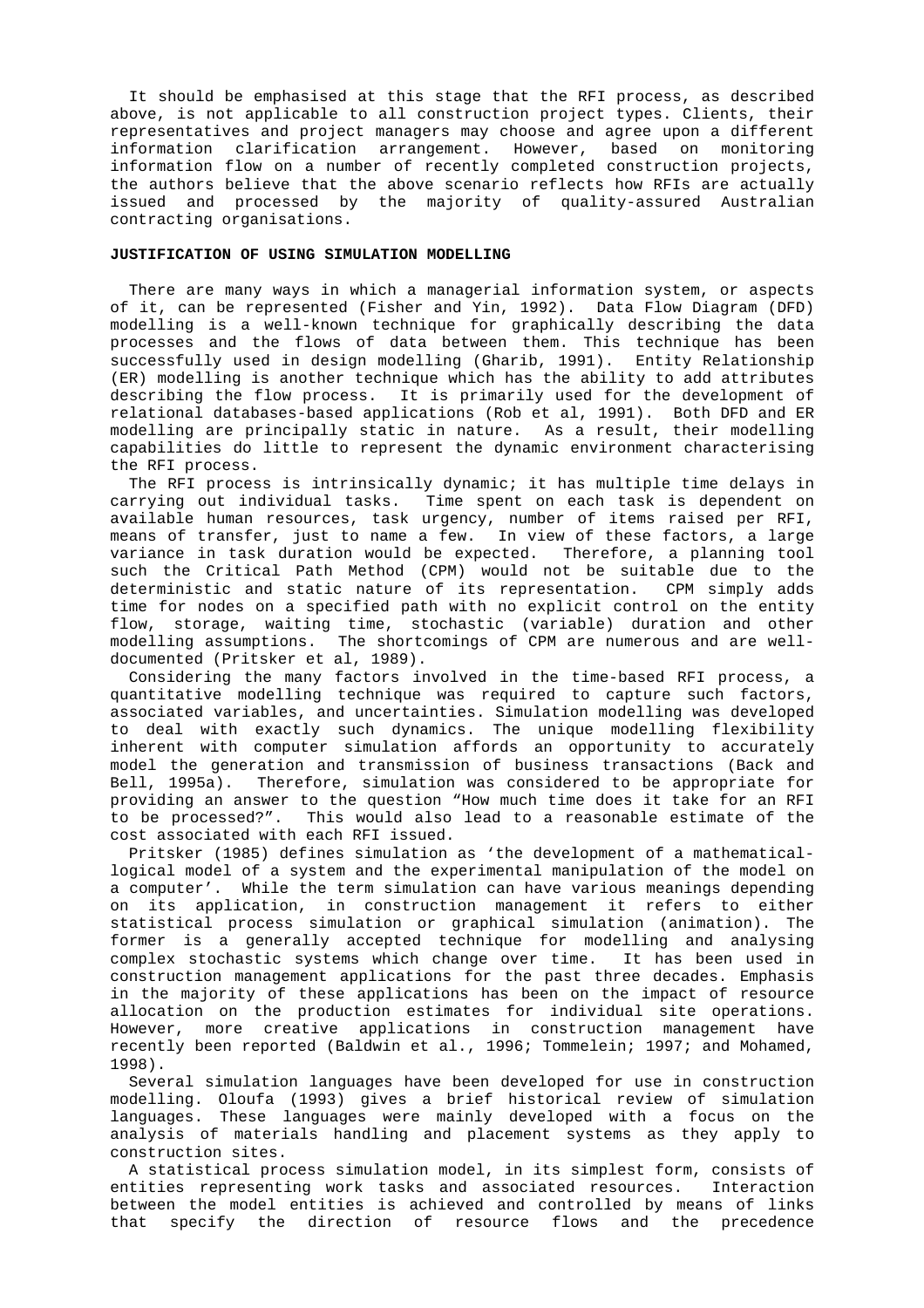relationships between work tasks, i.e. the network logic. Model constraints are applied in the form of time and resource limits to simulate, as realistically as possible, the real system.

The chosen System Dynamics based software package ithink™ (High Performance Systems, 1994) simulates the behaviour of dynamic systems through the inter-linkages between a number of basic components classified as stocks, flows and converters. The package utilises generic elements that are not specific to information management. However, its modelling features not only make it significantly easier to create the model but, more importantly, capture the process uncertainties and the varied  $p$ robability of events occurring. In addition, ithink $T^M$  provides guidelines for equation formulation. These guidelines can be thought of as rules for converting symbols and words into algebra (Morecroft, 1988).

### **MODEL DEVELOPMENT**

The foremost step in modelling is to understand the process to be modelled. The process here is simply the handling and processing of an RFI once it has been issued by a subcontractor. The model is intended to represent current practice and as such it was based upon a recognised process, established by a quality-assured contracting organisation, for issuing, forwarding and receiving RFIs during the course of a project, as shown in  $Fig\,3.$  The model represents a system whereby information is passed on from one person to the next until site instructions are sent to the subcontractor who raised the original RFI.

The model is composed of all those tasks that are related to the RFI process. The model contains a number of Sub-Models representing those persons involved; a Sub-Model for each one of the following: subcontractor, general foreman, site clerk, architect/engineer, project manager, and superintendent. Each Sub-Model contains a series of elements having their own set of varying times to simulate time delays associated with the process when this particular individual has possession of the RFI. Each task requires a specialist to spend a certain amount of time to accomplish it, and it was assumed that the specialist possesses the skill to carry out the task effectively.

### **A Detailed Sub-Model**

In this section, a Sub-Model is described in detail to give insights on how the simulation model was developed. Fig 4 uses ithink<sup>TM</sup> notation to graphically express the different elements associated with the Architect Sub-Model which can be described as follows:

Architect cross-references information, refers to the time the architect spends in searching office files for documents and/or drawings that directly cross-reference the issues raised on the RFI. Cross-referenced information may include previous problems that relate to a particular item.

Architect gathers information is the critical element within this Sub-Model as it represents the time that the architect spends in gathering the required information needed to directly answer the RFI. Prolonged periods of time can be spent in gathering the necessary data, and from the modelling viewpoint it represents the true time needed to successfully answer the RFI.

Architect fills out their standard RFI response form refers to the time it takes the architect to fill out the form which will be sent back to the issuer. This form contains the response to the RFI.

Architect organises transmittal refers to the time the architect spends collating the RFI response together with any attachments which accompany the response and preparing this bundle of information for transmission either by fax, mail, courier etc.

Architect files transmission documents refers to the minimal time spent here as it merely indicates the time spent in filing transmission documents. Transmission documents are common paperwork with respect to the exchange of information between construction participants. They are used to keep track of who received what and when, an element which is strongly affected with the implementation of EDMT into the RFI process.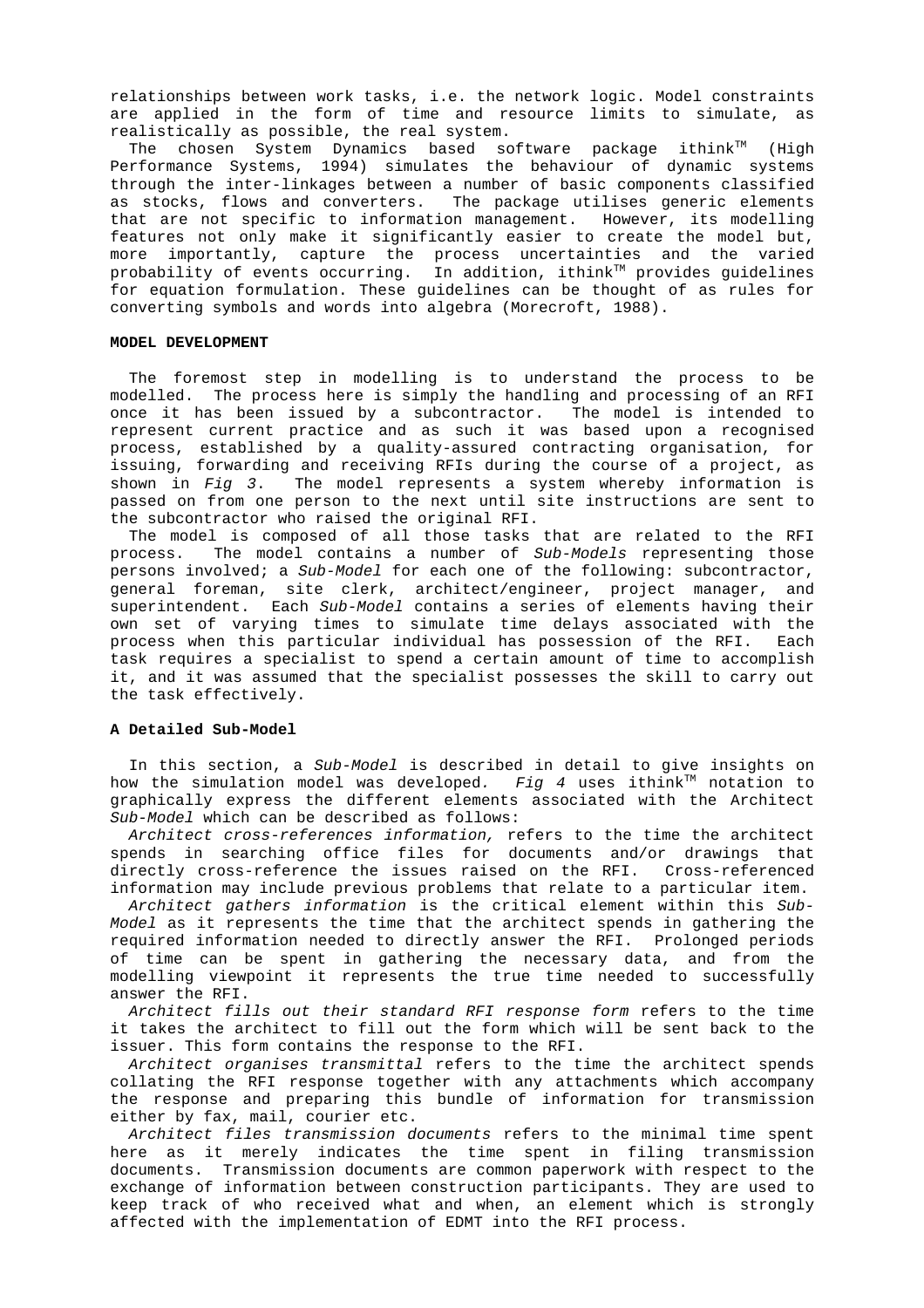Architect transmission refers to the time associated with the particular form of transmission employed by the person responding to the RFI. For the purposes of this model, it was assumed that the method of transmission is via a fax machine, as this proved to be the most common form of transmission.

The Architect's Sub-Model was chosen herein to illustrate the utilisation of built-in simulation function 'Monte Carlo' which ithink™ provides. This function allows a random series of 'zeros and ones' to be generated with the percentage of 'ones' being specified. A logical expression is then used to control the duration input, thus accounting for the large variance in duration which might be encountered during the 'gathering of information' task. Not all of the Sub-Models contain the 'Monte Carlo' function; only those that experience large variations in duration. For example, it is used in the Superintendent Sub-Model to incorporate an element which simulates the delays associated with RFIs which cause a variation to the original contract.

As mentioned earlier, each person involved with the RFI process has different processing delay elements attached to their Sub-Models. For example, the architect's Sub-Model has an element which represents the time he/she spends in searching for information which cross-references the problem raised, this time may be as high as several hours. In contrast, the general foreman, who may also search for information which cross references the problem raised on the RFI, will be inclined to spend much less time searching for information. Values attached to these time elements are determined from the survey results described in the following section. No limits were imposed on modelling resource requirements (professionals required performing the task). However, the number of RFIs processed by an individual was restricted to one at any point in time.

### **Input Data**

As with any model, the quality of the input has a significant effect on output quality. To construct a meaningful simulation model, data was gathered from industry practitioners familiar with the RFI process. Input was derived on the basis of a survey designed to provide both quantitative and qualitative data to be directly incorporated into the model. The survey was targeted at all professionals involved in the process; architects, project managers, engineers, and contractors. It was assumed that the respondent has reasonably accurate ideas and intuition regarding the range of possible duration for individual tasks he/she performs. Questions were related to the following: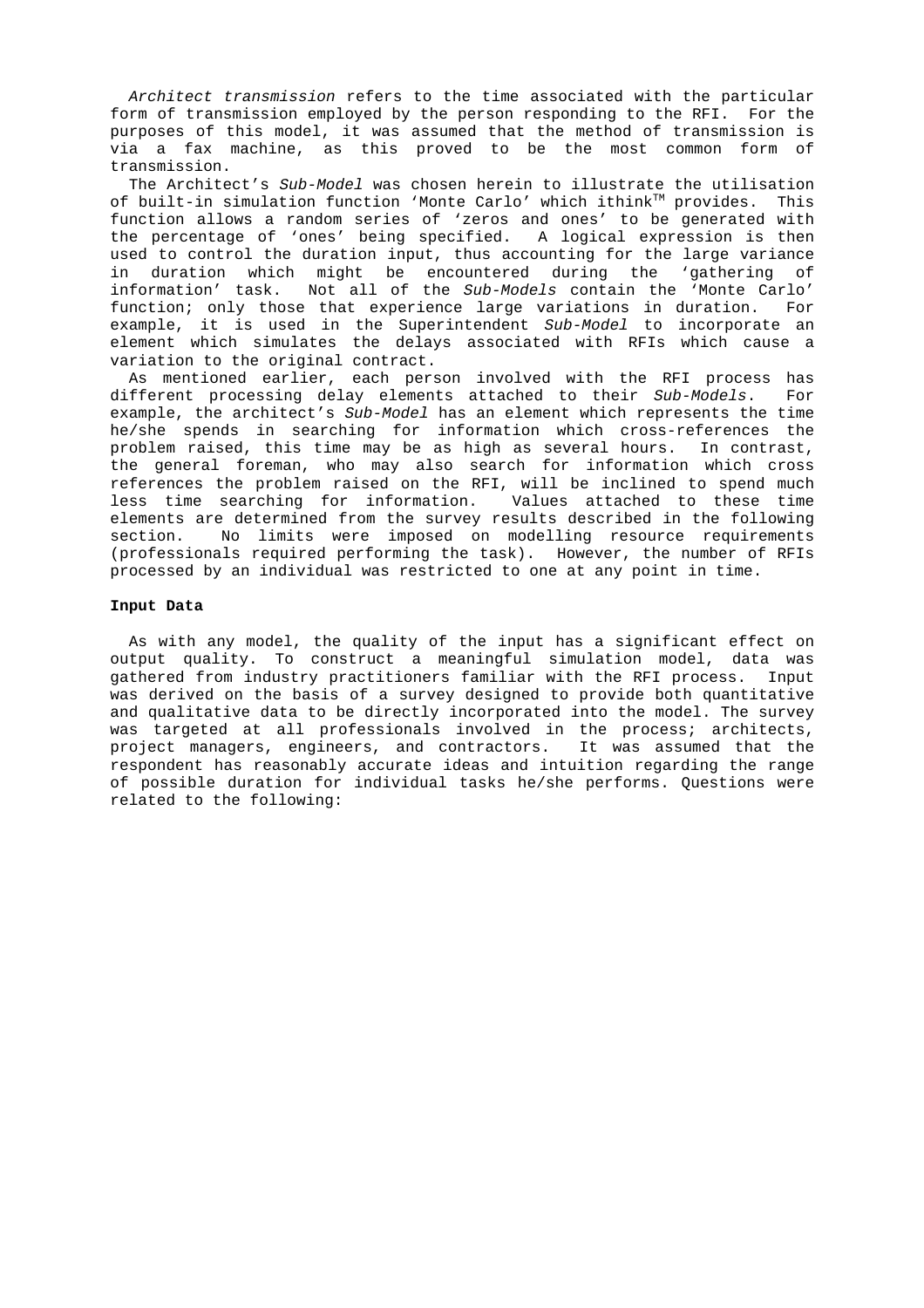

Figure 4: Part of the simulation model showing details of the Architect's sub-model

- percentage of RFIs responded to by the designated date;
- percentage of RFIs which had to be re-sent because the information returned in the initial response did not sufficiently answer the original request;
- percentage of RFIs applicable to more than one consultant;
- percentage of RFIs which constitute a variation to the contract;
- average number of issues raised per RFI form;
- commonly used methods of transmission; and
- shortest (optimistic), greatest (pessimistic) and most likely times to perform individual tasks such as filing responses, filling out forms, etc.

After collating information from survey results, it was decided that the probability (likelihood of occurrence) of re-sending RFIs (due to receiving answers containing insufficient information) is about 13%. This is to reflect respondents' thoughts of current practice. As a result, the number of RFIs generated during the simulation period was increased by such a percentage. Fig 5 illustrates the concept of increasing the RFIs sent per hour by a set percentage. This figure shows the start of the simulation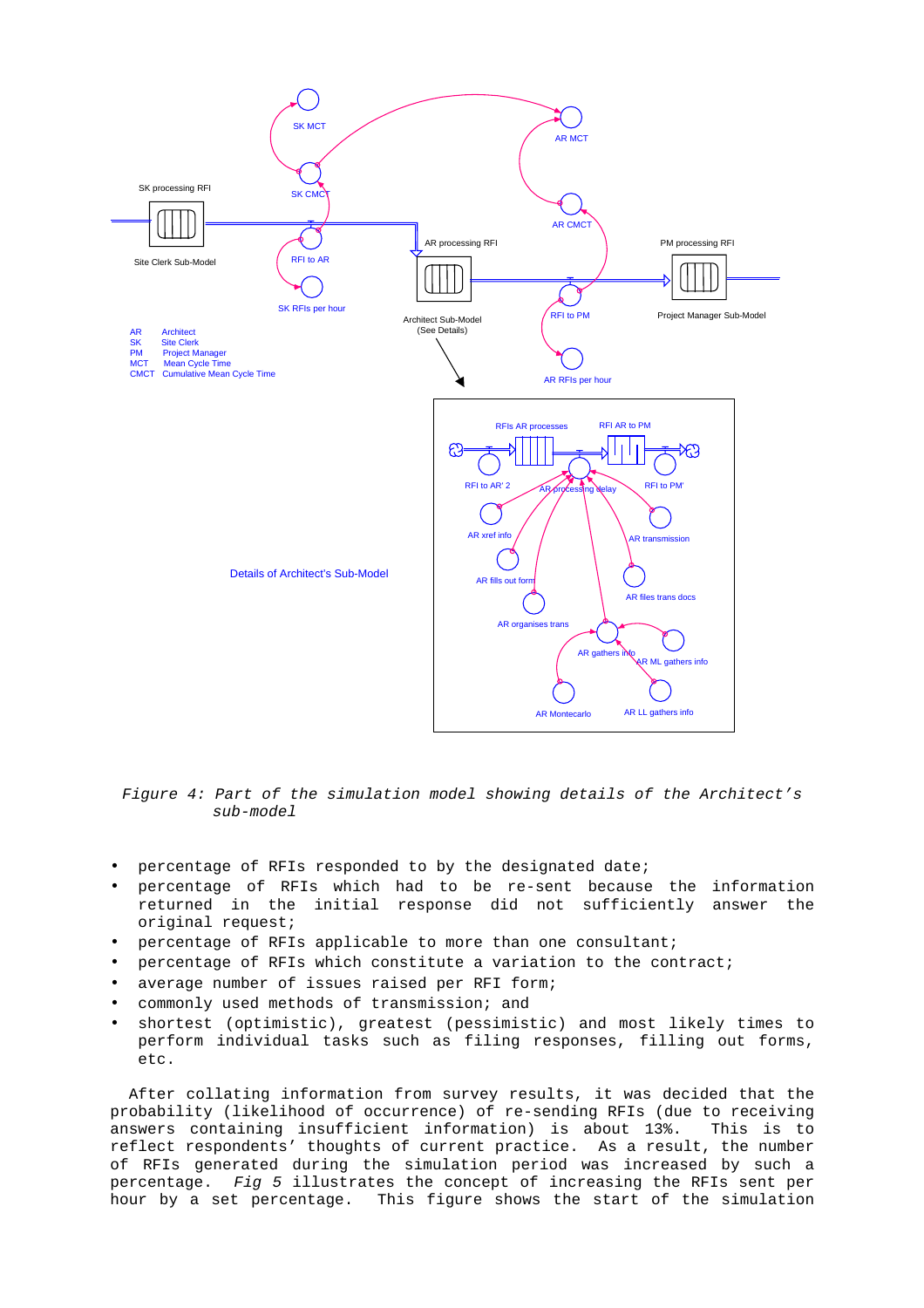process, with RFIs being generated then moving onto the Subcontractor's Sub-Model.

From a practical viewpoint, the subcontractor is the one who initiates the RFI. However from a modelling viewpoint, the RFI has to have already been generated before anyone can process it. Once an RFI has been generated, it passes through a flow element where it is time stamped, this is an in-built function which enables cycle times to be tracked as the RFIs flow through the model. After being stamped, the RFI is ready to begin its journey through the model. The model is based on a normal distribution of RFIs being generated per unit of time with a generation rate based on the cumulative distribution shown in Fig 2.

A Beta distribution was assumed for elements which make up Sub-Models. This requires the use of estimated pessimistic, most likely and optimistic values, in a similar way to that used in Program Evaluation and Review Technique (PERT). This distribution has also been used by others (Kangari and Boyer, 1981; Moselhi and Deb, 1993).



Figure 5: Simulation diagram of RFI generation

# **Model Validation**

An important stage in the development of any simulation model is the validation of the model (Law and Kelton, 1991). During the model development stage, the model was continuously checked through observation of an animated version provided by ithink $T^M$ . This resulted in confirmation of the model's qualitative conformance to the behaviour of the actual system. Once the model was developed, a more definitive validation was required to confirm the model's quantitative accuracy. The sum of the deterministic most likely values of processing time determined from the survey results (12.3 person-hours) was compared with the model's output without allowing for: (1) stochastic durations, (2) re-sending of RFIs, and (3) variations to the original contract. This process was carried out a number of times, with minor adjustments being made to the model, till the output was considered to have an acceptable level of accuracy. The cycle time obtained from the deterministic simulation was 12.1 person-hours. After this validation, the simulation model was embellished by the stochastic durations for the work tasks reflecting the survey results.

# **SURVEY AND SIMULATION FINDINGS**

Respondents expressed their concern regarding the loss of production and disruption arising from RFIs to resolve document clarification and discrepancies. The general response to the survey made it clear that the majority of architects and designers view the current method of issuing, forwarding and processing RFIs as inefficient. However, they cannot agree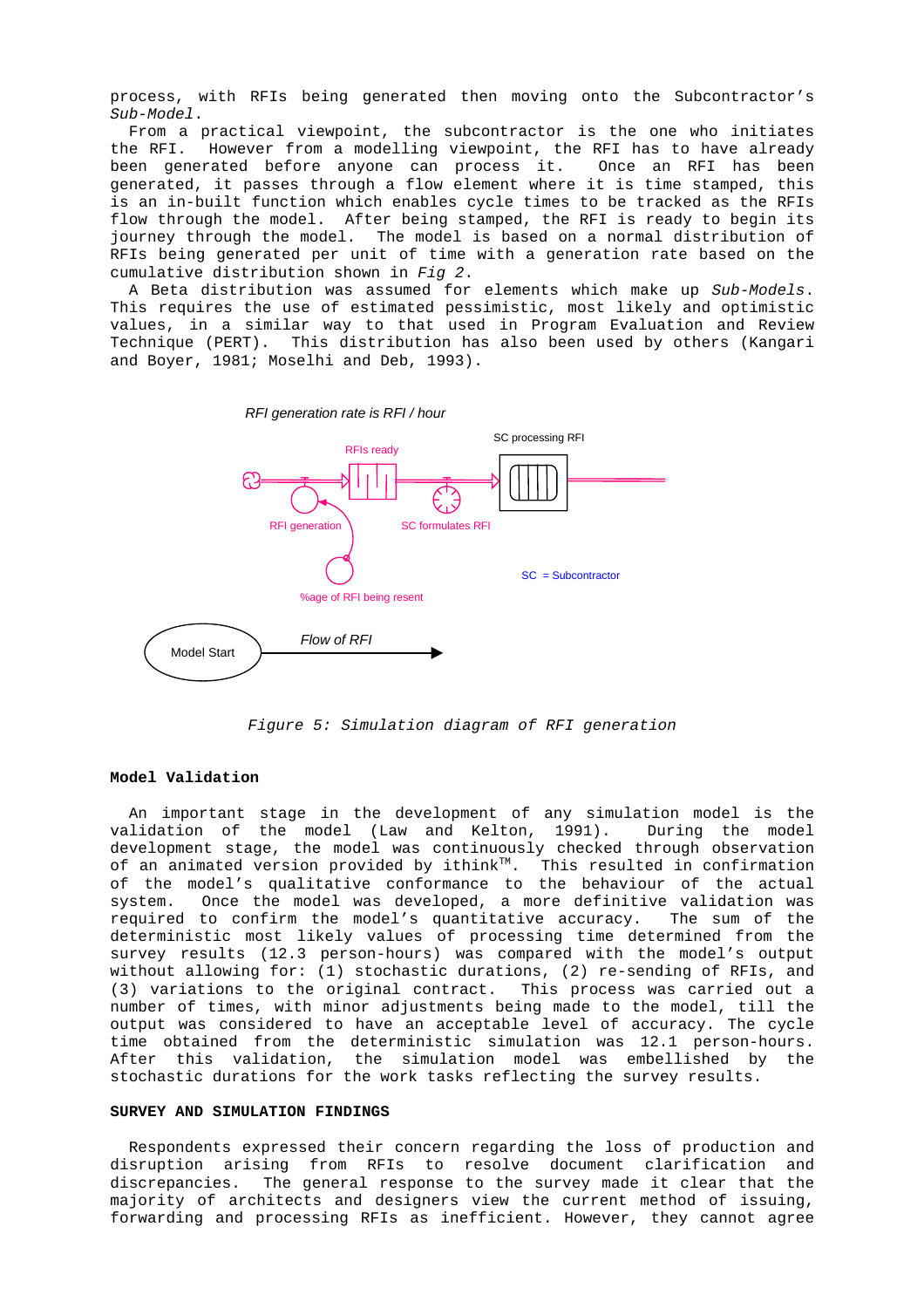whether or not the number of RFIs generated reflects the quality of design and documentation. Designers estimated that the proportion of RFIs being responded to with new drawings ranges from 10% to 25%. A higher proportion was reported for RFIs being responded to with amendments to existing drawings.

The majority of respondents agreed that raising a single RFI that has multiple issues applicable to a range of consultants substantially increases the overall response time. It was also interesting to note that designers requested subcontractors and site managers to put more effort into the issue(s) raised per an RFI to ensure a better response.

Contractors, on the other hand, strongly hold the view that designers need to spend more time on the documentation and be more responsive in acting on the RFIs once received. They also pointed out that 10-25% of the issued RFIs is not responded to by the designated date. Contractors also claimed that about 10% of the responses constitute a variation to the contract.

Both consultants and contractors reacted favourably to adopt a more technologically advanced system to save processing time, however, concerns over security issues and system compatibility were highlighted as major obstacles.

The main result which this research project is concerned with, is the process cycle time. This cycle time can be defined as the (simulated) time required to complete all necessary tasks within the RFI process. The simulation model measures the total time elapsed for one RFI to completely pass through the process. Since the model input was probabilistic, a number of runs were then executed to reach the steady state. This has resulted in a set of mean cycle times representing times spent by individuals processing a single RFI, see Fig  $6$ . It should be made clear that each time value, shown in  $Fig 6$ , represents the aggregate time spent in performing all tasks necessary to process an RFI by the individual.

Fig 6 shows that the architect and superintendent are major contributors to the overall cycle time, which was found to be about 17 person-hours. Their relatively high cycle times are directly related to the estimated duration associated with tasks such as gathering and cross-referencing information. Simulation results were used to estimate the cost associated with the RFI process. Based on current practice, Table 1 shows the hourly rates assigned to the individuals involved in the process. These rates were then multiplied by the mean cycle times shown in Fig  $6$ , to estimate the cost.

| Profession             | Hourly rate<br>$(A\hat{S})$ * | Mean cycle time<br>(hrs) | Cost<br>(A\$) |
|------------------------|-------------------------------|--------------------------|---------------|
| Subcontractor (staff)  | 125                           | 0.56                     | 70            |
| General Foreman        | 70                            | 1.50                     | 105           |
| Site Clerk             | 35                            | 1.27                     | 44            |
| Architect              | 80                            | 5.62                     | 450           |
| Project Manager        | 100                           | 2.91                     | 291           |
| Superintendent         | 80                            | 4.66                     | 373           |
| Contract Administrator | 60                            | 0.76                     | 46            |

\*A\$ = Australian Dollar

Table 1: Summary of simulated time and cost associated with the RFI process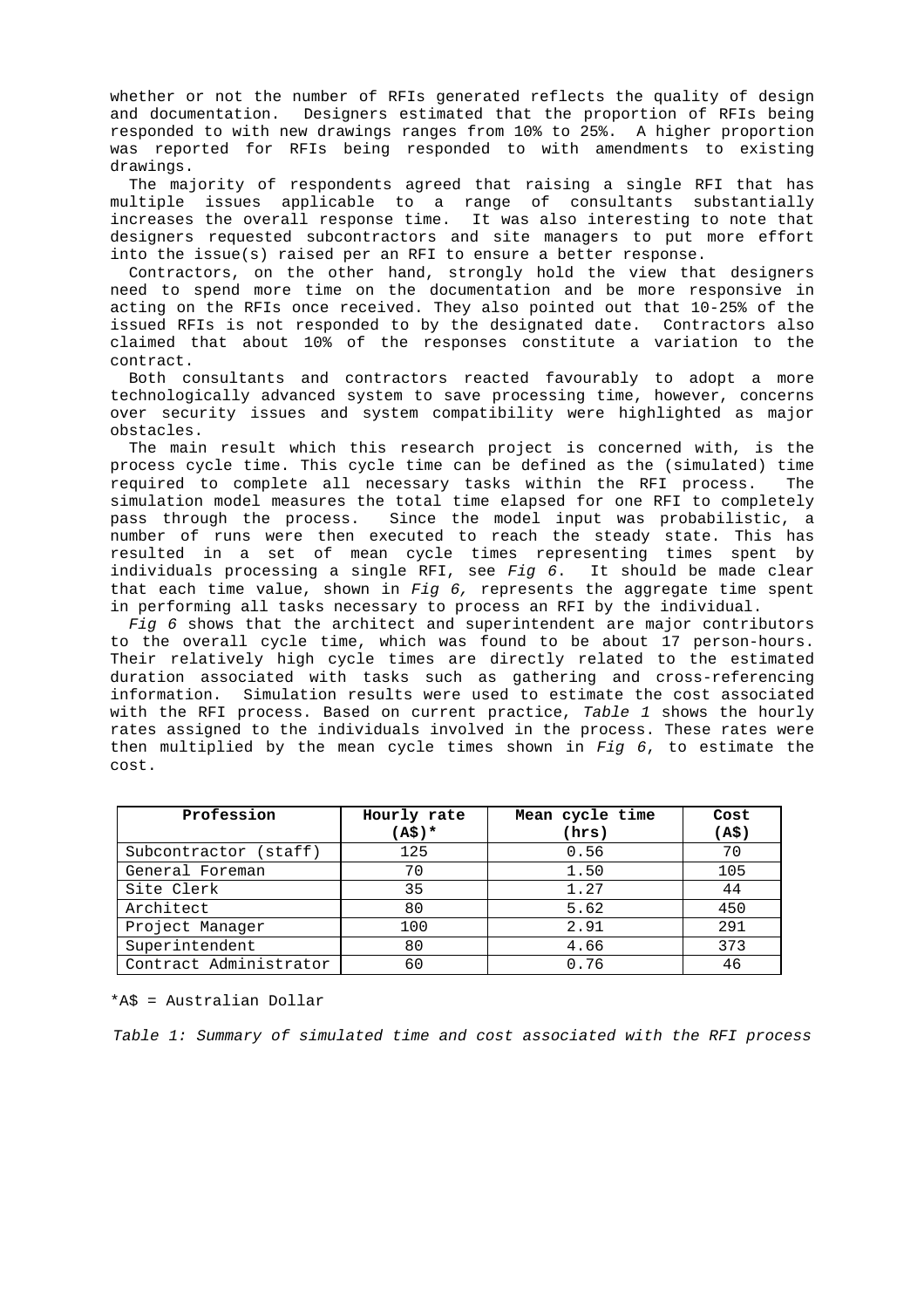

Figure 6: Estimated mean cycle times for processing RFIs and site instructions

### **ELECTRONIC DATA MANAGEMENT TECHNOLOGIES (EDMT)**

Electronic Data Management Technologies (integrated database management system and electronic data interchange) permit users to have all project data stored and managed electronically. It also facilitates the direct computer to computer exchange of data in a standard format. Data is transmitted in some standard format, checked for errors, and then imported directly into the receiving computer system without re-keying (CII, 1993). Such technology is currently employed in the processing of purchase orders, material releases and fund transfers. It is credited with reducing paperwork and data transmission costs, improving data accuracy and enhancing the planning of activities (CII, 1993).

Back and Bell (1995b) demonstrated EDMT potential in improving the workflow for the major functional process of materials management. Aouad et al. (1995) also highlighted the importance of adopting and using such a database, where any changes to information can be recorded automatically within the system, which ensures that every discipline involved is working on the right version of the information.

In the process under investigation, the biggest benefit of EDMT is the reduced time being spent in searching for information that in some way cross-references an RFI. For instance, suppose a subcontractor has issued several RFIs to the engineer over the past few weeks with the majority relating to a particular area of a building, say the Southwest corner. Every time the subcontractor issues an RFI, it has a short description of the subject attached to it, describing it as beam-column connections in the Southwest corner. When the engineer receives another RFI having the subject related to either beam-column connections or Southwest corner, he/she would be able to narrow the database search, listing all other relevant RFIs. Armed with this sort of information, the engineer would be better able to advise the subcontractor on the course of action to take as well as being able to see other consultants contribution, if any, to this problem. Consultants as well as contractors will also have access to this information. EDMT will enable only selected information to be available to a particular person or organisation and prevent those without the authority to direct or modify current or previous RFI information.

Another benefit of EDMT is the reduction in transit time of information between parties. For example, when an RFI is sent via the post, the transit time is the time from when they drop the RFI into the mailbox to the time the addressee has possession of the RFI. The same can be said if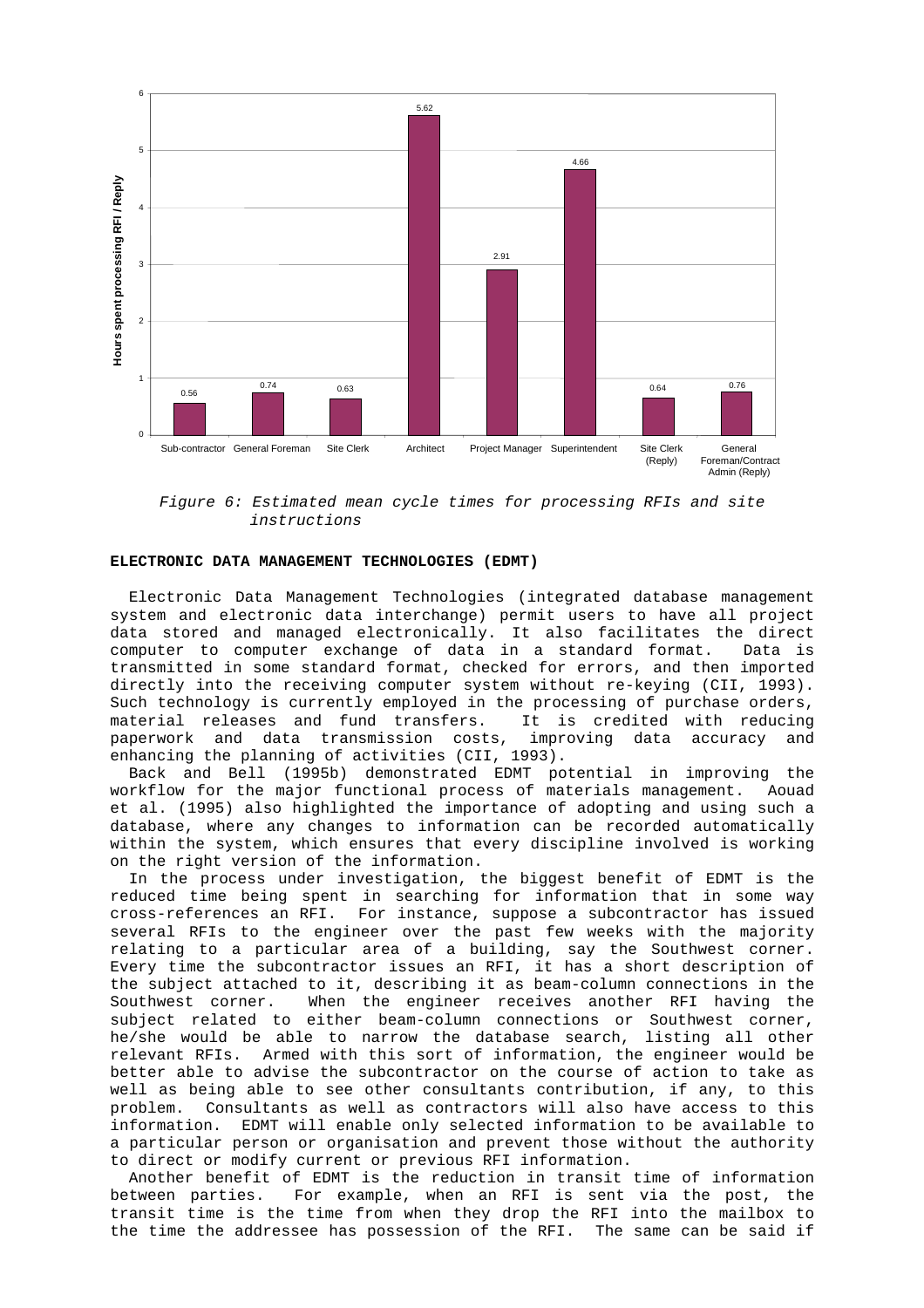the RFI is sent by courier or even fax, there is a transit time from the sending to receiving of the RFI. EDMT, however, reducing this transit time dramatically as parties on the receiving end can be notified immediately when a message arrives at their workstation via a simple on-screen prompt. With the appropriate software, the workstation could also perform a search and not only display the current RFI but also list RFIs previously sent that cross reference the current RFI.

Real-time chat software that is currently widely used by the Internet community could also be employed. A distinct advantage on-line chat has over a telephone conversation is the ability to record and archive written conversations between parties, store these transactions with their corresponding RFIs and cross reference them when the need arises. By having all of this data stored, should there be any legal action taken against anybody involved with the construction process, then there is recorded evidence of who instructed who to do what. At the end of the project, all correspondence for the entire project can be printed, bound and archived, allowing those involved with the project to have both a hard and soft (electronic) copy, fully referenced and indexed ready for later use should the need arise.



Figure 7: Part of the simulation model with EDMT implementation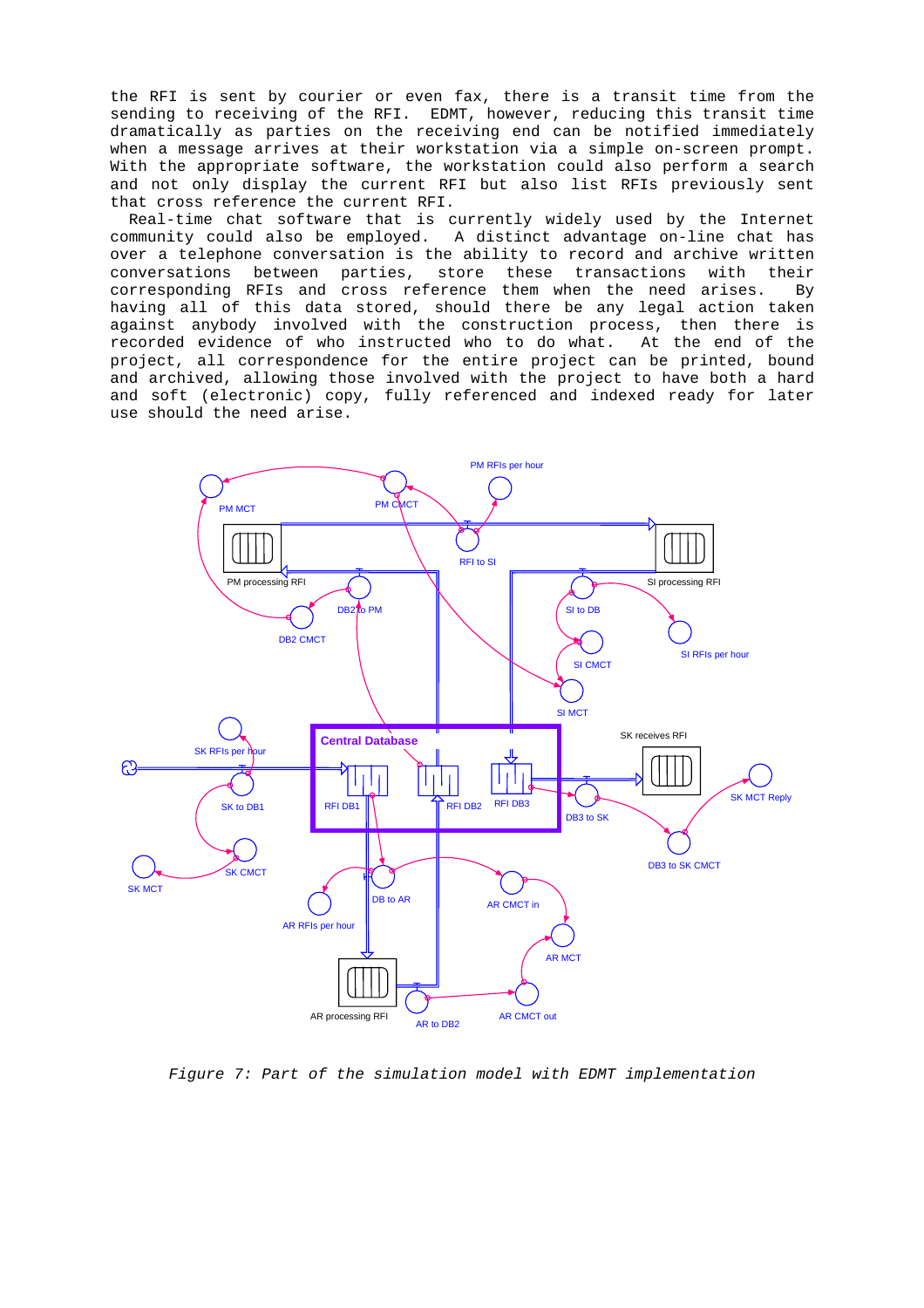

Figure 8: Estimated mean cycle times for processing RFIs and site instructions (EDMT)

#### **CONCLUSION**

The prevailing industry practice of issuing and responding to the relatively high number of RFIs issued during the course of a construction project, places additional requirements upon all those who are involved. This might have consequential effects upon production levels and quality. The time and cost associated with the clarification RFI process has been quantified using a simulation model, for a single construction project. Reliance was made on the subjective judgement of personnel knowledgeable about the process being modelled, and survey results were used as model input. Survey respondents expressed clearly their concern regarding the inefficiency of current process and their willingness to adopt a more efficient approach.

Computer dynamic simulation facilitated the RFI process-modelling, capturing the inter-dependencies between the different tasks performed by individuals. The simulation modelling contributed significantly to the quantitative analysis of the process as the model output gave insights into the relatively high cycle times and cost associated with the process. The paper also demonstrated that substantial time benefits of up to 40% could be realised from utilising Electronic Data Management Technologies.

### **REFERENCES**

Aouad G., et al., 1995, The conceptual modeling of construction management information, Automation in Construction, **3**, 267-282.

Augenbore, G., 1994, Integrated use of building design tools: results from the COMBINE project, in Tonzis, A. and White, I. (eds.). Automation Based Creative Design, Elsevier Science Publisher, Amsterdam, 205-218.

Back, W.E., Bell, L.C., 1995a, Monte Carlo simulation as tool for process reengineering, J of Management in Engineering, **11**(5), 46-53.

Back, W.E., Bell, L.C., 1995b, Quantifying process benefits of electronic data management technologies, J of Construction Engineering and Management, ASCE, **121**(4), December, 415-421.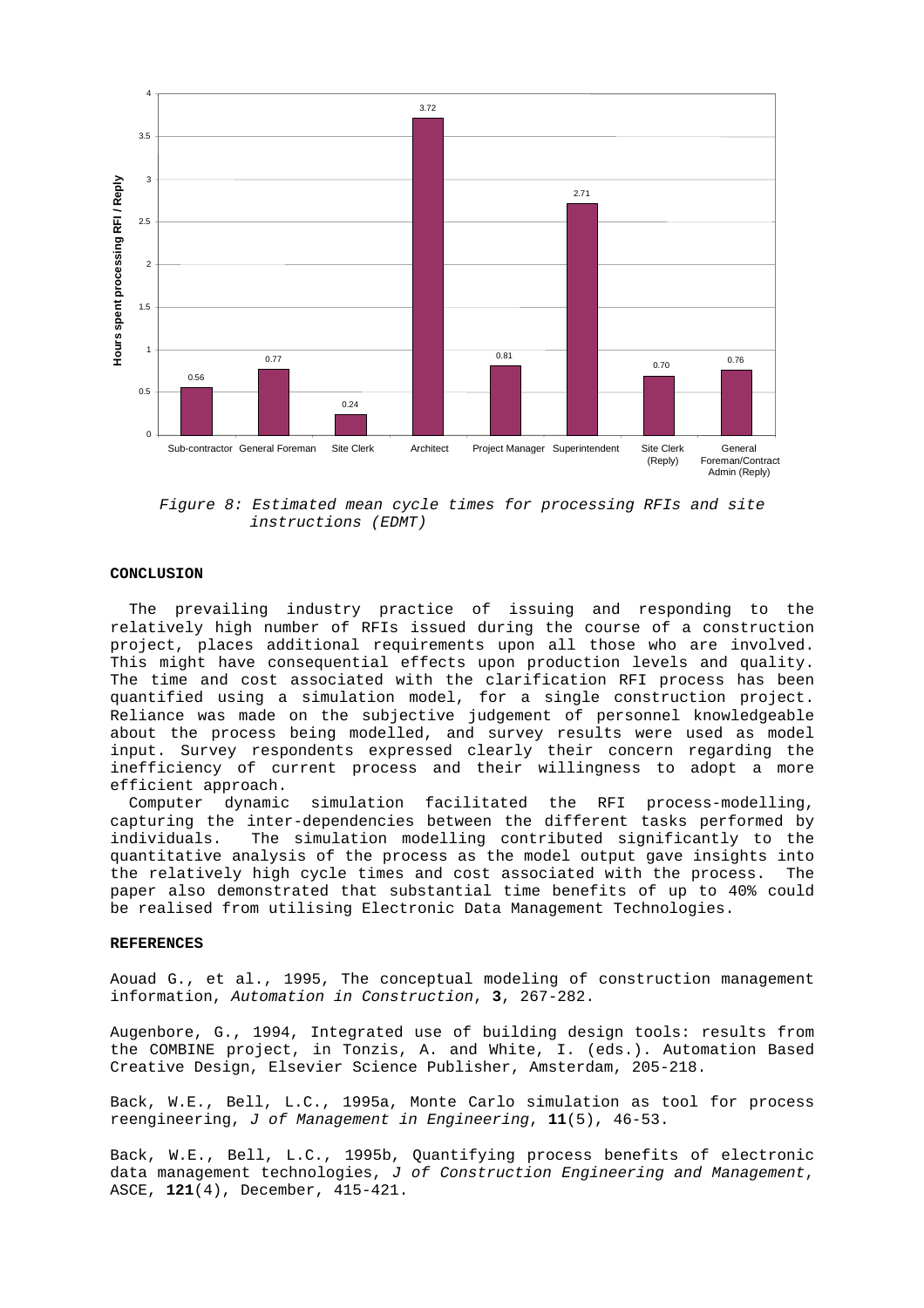Baldwin, A.N., Thorpe, A., Carter, C., 1996, Simulating the impact of electronic commerce, Proceedings of the International Construction Information Technology Conference, Sydney, 199-203.

Bennett, J., Gray, C., Hughes, W., 1994, The successful management of design. Centre for Strategic Studies in Construction, University of Reading, UK.

Bjork, B.C., 1994, RATAS Project–Developing an infrastructure for computer integrated construction, Computing in Civil Engineering, **8**(4), 401-435.

Brandon P., Betts, M., 1995, Integrated construction information, E &FN Spon, London.

Construction Industry Institute (CII) 1993, Achieving an integrated data environment: a strategic initiative, University of Texas, publication 20-3, February.

Eastman C.M., Chase, S.C., Assal, H.H., 1994, System architecture for computer integration of design and construction knowledge, in Tonzis, A. and White, I. (eds.), Automation Based Creative Design, Elsevier Science Publisher, Amsterdam, 185-203.

Fisher, N., Yin, S.L., 1992, Information management in a contractor: a model of the flow of project data. Thomas Telford, London, UK.

Gharib, K., 1991, Modelling information flow in a design and build organisation, MSc Thesis, Loughborough University of Technology, UK.

Halpin D., Riggs, L., 1992, Planning and analysis of construction operations. John Wiley and Sons, New York, N.Y.

High Performance Systems Inc. 1994, ithink User's Guide. HPS, Lyme, New Hampshire, USA.

Kangari R., Boyer, L.T., 1981, Project selection under risk, Journal of the Construction Division, ASCE, **107**, 597-607.

Kim, J-J., Ahn, B-J., 1996, Integrating design/cost/schedule information, Proceedings of the International Construction Information Technology Conference, Sydney, 163-166.

Law, A. Kelton, W., 1991, Simulation modelling and analysis.  $2<sup>nd</sup>$  edition, McGraw-Hill Inc., New York, N.Y.

Love, P.E.D., MacSporran, C. Tucker, S.N., 1996, The application of information technology by Australian contractors: toward process reengineering, The 4th Annual Conference on Lean Construction, Birmingham, UK.

Mohamed, S., 1998, Simulation of construction operations: moving beyond traditional operations, Proceedings of the 6th East Asia-Pacific Conference on Structural Engineering and Construction, January, Taiwan, 1053-1058.

Morecroft, J.D.W., 1988, System dynamics and microworlds for policymakers, European Journal of Operational Research, **35**, 301-320.

Moselhi, O., Deb, B., 1993, Project selection considering risk. Construction Management and Economics, **11**, 45-52.

Oloufa, A. A., 1993, Modeling and simulation of construction operations. Automation in Construction, **1**(4), 351-359.

Pritsker, A. A. B., 1985, Introduction to simulation and SLAM-II. John Wiley and Sons, Inc., New York, N.Y.